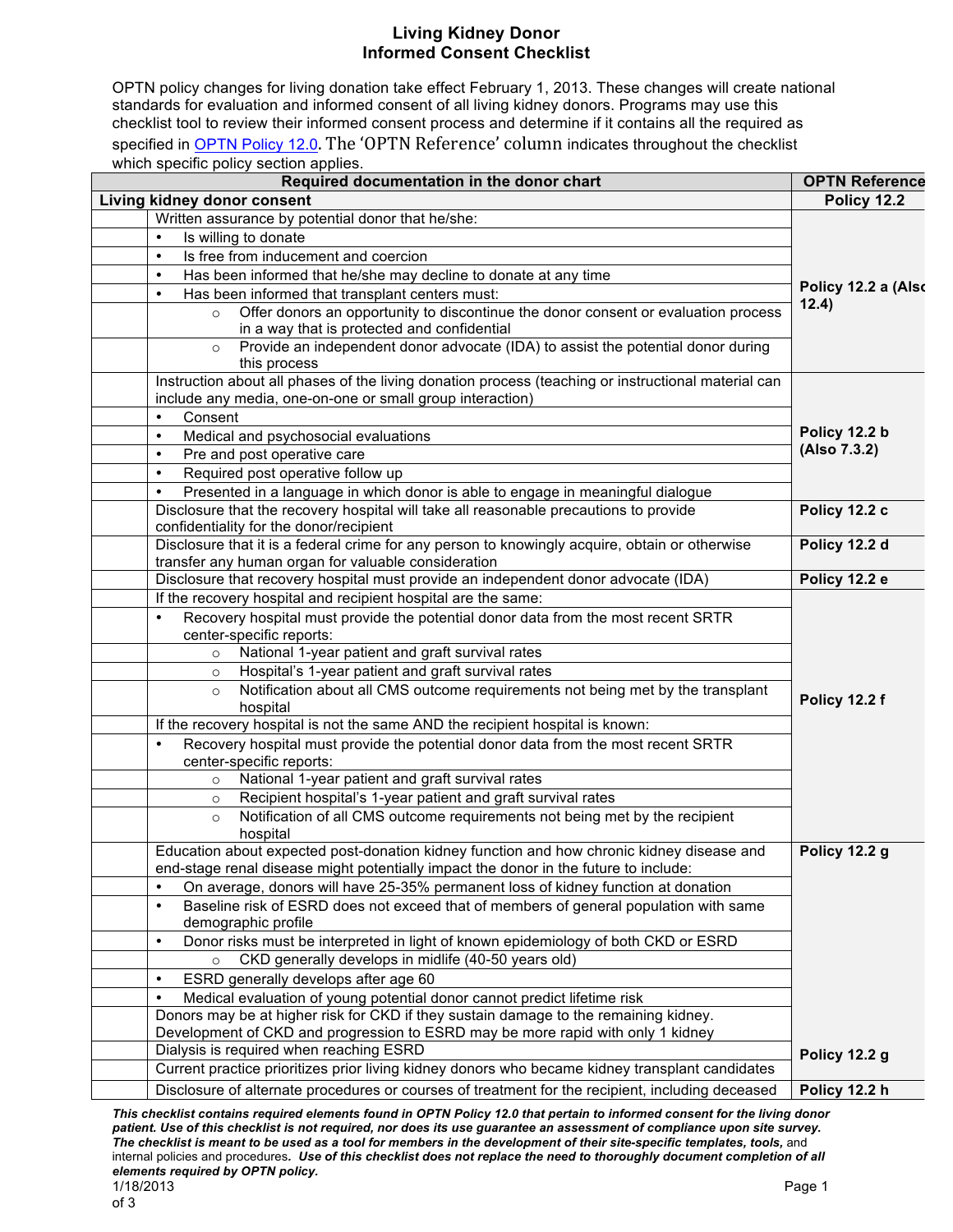## **Living Kidney Donor Informed Consent Checklist**

| donor transplant                                                                                                                                                                                                                                     |                                |
|------------------------------------------------------------------------------------------------------------------------------------------------------------------------------------------------------------------------------------------------------|--------------------------------|
| A deceased donor kidney may become available for the recipient before donor evaluation is<br>$\bullet$<br>complete or transplant occurs                                                                                                              | Policy 12.2 h                  |
| Any transplant candidate may have risk factors for increased morbidity or mortality that are<br>$\bullet$<br>not disclosed to the potential donor                                                                                                    |                                |
| Disclosure that donor will receive a thorough medical and psychosocial evaluation                                                                                                                                                                    | Policy 12.2 i                  |
| Disclosure that health information obtained during the evaluation is subject to the same<br>regulations as all records and could reveal conditions that must be reported to local, state, or<br>federal public health authorities                    | Policy 12.2 j                  |
| Disclosure that the recovery hospital is required to report living donor follow up information at 6<br>months, 1 year, and two years                                                                                                                 | Policy 12.2 k<br>(Also 12.8.3) |
| Potential donor must commit to post operative follow up testing coordinated by the recovery<br>$\bullet$<br>hospital                                                                                                                                 |                                |
| Disclosure that any infectious disease or malignancy pertinent to acute recipient care<br>discovered during the potential donor's first two years of follow up care:                                                                                 |                                |
| Will be disclosed to the donor<br>$\bullet$                                                                                                                                                                                                          |                                |
| May need to be reported to local, state or federal public health authorities<br>$\bullet$                                                                                                                                                            | <b>Policy 12.21</b>            |
| Will be disclosed to their recipient's transplant center, and<br>$\bullet$                                                                                                                                                                           |                                |
| Will be reported through the OPTN Improving Patient Safety Portal<br>$\bullet$                                                                                                                                                                       |                                |
| Living kidney donor evaluation consent                                                                                                                                                                                                               |                                |
| Written documentation that the potential donor was informed of the following:                                                                                                                                                                        |                                |
| He/she must undergo a medical and psychosocial evaluation as required by Policy 12.3<br>$\bullet$                                                                                                                                                    |                                |
| The transplant hospital may refuse the potential donor. He/she must be informed that<br>$\bullet$<br>he/she could be evaluated by another transplant program with different selection criteria                                                       |                                |
| The following are inherent risks associated with evaluation for living donation:<br>$\bullet$                                                                                                                                                        |                                |
| Allergic reactions to contrast<br>$\circ$                                                                                                                                                                                                            |                                |
| Discovery of reportable infections<br>$\circ$                                                                                                                                                                                                        |                                |
| Discovery of serious medical conditions<br>$\circ$                                                                                                                                                                                                   |                                |
| Discovery of adverse genetic findings unknown to the donor, discovery of certain<br>$\circ$<br>abnormalities that will require more testing at the donor's expense or create the<br>need for unexpected decisions on the part of the transplant team |                                |
| Disclosure that these risks may be transient or permanent & include but are not limited to:                                                                                                                                                          |                                |
| Potential medical or surgical risks:<br>$\bullet$                                                                                                                                                                                                    |                                |
| Death<br>$\circ$                                                                                                                                                                                                                                     |                                |
| Scars, pain, fatigue, and other consequences typical of any surgical procedure<br>$\circ$                                                                                                                                                            | <b>Policy 12.2.1</b>           |
| Decreased kidney function<br>$\circ$                                                                                                                                                                                                                 |                                |
| Abdominal or bowel symptoms such as bloating and nausea, and developing<br>$\circ$<br>bowel obstruction                                                                                                                                              |                                |
| Kidney failure and the need for dialysis or kidney transplant for the donor<br>$\circ$                                                                                                                                                               |                                |
| Impact of obesity, hypertension or other donor-specific medical conditions on<br>$\circ$<br>morbidity and mortality of the potential donor                                                                                                           |                                |
| Potential psychosocial risks:<br>$\bullet$                                                                                                                                                                                                           |                                |
| Problems with body image<br>$\circ$                                                                                                                                                                                                                  |                                |
| Post-surgery depression or anxiety<br>$\circ$                                                                                                                                                                                                        |                                |
| Feelings of emotional distress or bereavement if recipient experiences any<br>$\circ$<br>recurrent disease or in the event of the recipient's death                                                                                                  |                                |
| Impact of donation on the donor's lifestyle<br>$\circ$                                                                                                                                                                                               |                                |
| Potential financial impacts:<br>$\bullet$                                                                                                                                                                                                            |                                |
| Personal expenses of travel, housing, child care, lost wages related to donation<br>$\circ$                                                                                                                                                          |                                |
| might not be reimbursed; however, resources may be available to defray some                                                                                                                                                                          |                                |
| donation-related expenses                                                                                                                                                                                                                            |                                |
| Need for life-long follow up at the donor's expense<br>$\circ$                                                                                                                                                                                       |                                |
| Loss of employment or income<br>$\circ$                                                                                                                                                                                                              |                                |
| Negative impact on the ability to obtain future employment<br>$\circ$                                                                                                                                                                                |                                |
| Negative impact on the ability to obtain, maintain, or afford health, disability, and<br>$\circ$                                                                                                                                                     |                                |
| life insurance                                                                                                                                                                                                                                       |                                |
| Future health problems experienced by living donors following donation may not be<br>$\circ$<br>covered by the recipient's insurance                                                                                                                 |                                |
| ODTN Delieu 42.0 that nextein to informed concent for the living de<br>This shoolist contai                                                                                                                                                          |                                |

*This checklist contains required elements found in OPTN Policy 12.0 that pertain to informed consent for the living donor patient. Use of this checklist is not required, nor does its use guarantee an assessment of compliance upon site survey.*  The checklist is meant to be used as a tool for members in the development of their site-specific templates, tools, and internal policies and procedures*. Use of this checklist does not replace the need to thoroughly document completion of all elements required by OPTN policy.*